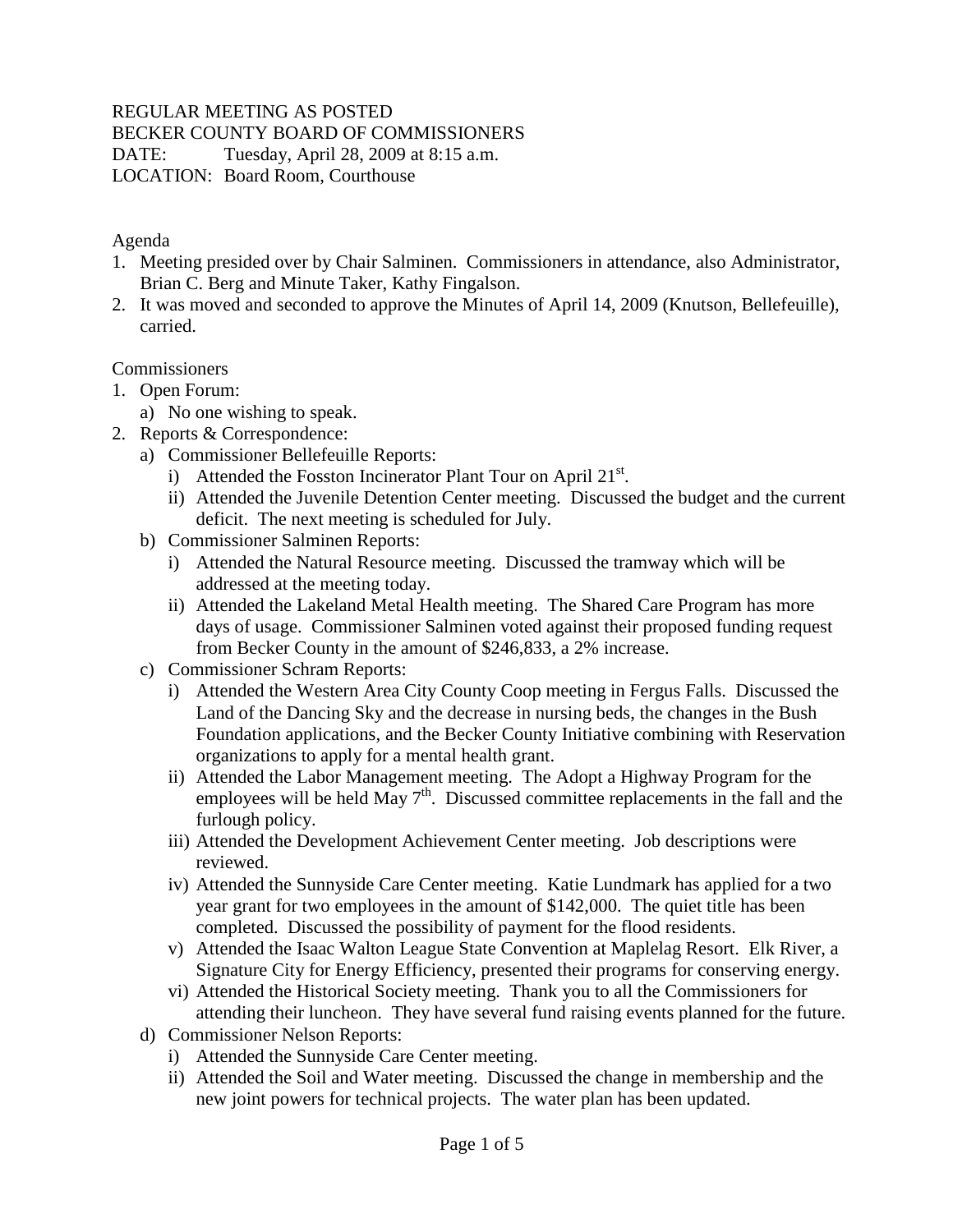- iii) Attended the Lake Agassiz Library meeting. Discussed the Norman and Polk County library reduction in hours and the Maintenance of Effort increases for next year.
- e) Commissioner Knutson Reports:
	- i) Attended the Isaac Walton League State Convention at Maplelag Resort. Elk River, a Signature City for Energy Efficiency, presented their programs for conserving energy.
	- ii) Attended the Fair Board meeting. Approved the repair to the metal roof on one of the buildings in the amount of \$21,500.
	- iii) Attended the Mahube meeting. Discussed the stimulus package money they expect to receive and the possibility of partnering with the City of Detroit Lakes Building Inspector.
- f) The Commissioners and Brian Berg discussed the Fosston Incinerator Plant Tour.
- 3. Appointments
	- a) It was moved and seconded to approve the re-appointment of Orrin Okeson to the Pelican River Watershed District for a three year term from May 26, 2009 to May 25, 2012 (Nelson, Schram), carried.
	- b) It was moved and seconded to approve the re-appointment of Dave Brainard to the Pelican River Watershed District for a three year term from May 26, 2009 to May 25, 2012 (Bellefeuille, Nelson), carried.
	- c) It was moved and seconded to approve Resolution 04-09-2A for the re-appointment of Brad Wentz as Becker County Highway Engineer for a four year term beginning on May 1, 2009 and expiring April 30, 2013 (Bellefeuille, Nelson), carried.

Auditor-Treasurer

- 1. It was moved and seconded to approve Resolution 04-09-2G, gambling permit for West Central Waterfowlers, Raffle at the Callaway Community Center on September 19, 2009, Callaway City (Nelson, Knutson), carried.
- 2. It was moved and seconded to approve the wine & strong beer license renewal for Beth Schupp, Fair Hills Inc. – Wildflower Golf Course at Fair Hills, Lake Eunice Township (Nelson, Bellefeuille), carried.
- 3. It was moved and seconded to approve the off sale 3.2 beer license renewals for Beth Schupp, Fair Hills Inc. – Wildflower Golf Course at Fair Hills, Lake Eunice Township and Bill Christlieb – Osage Country Market, Osage Township (Nelson, Bellefeuille), carried.
- 4. It was moved and seconded to approve the on and off sale 3.2 beer license renewal for Richard Dodds, Elkhorn Outfitters Inc. – Eagle Lake Resort & Spa, Burlington Township (Bellefeuille, Nelson), carried.
- 5. It was moved and seconded to approve the seasonal tobacco license renewal for Beth Schupp, Fair Hills Inc. – Wildflower Golf Course at Fair Hills, Lake Eunice Township (Bellefeuille, Nelson), carried.
- 6. It was moved and seconded to approve the annual tubing license renewal for Roger Klemm K & K Tubing, Erie Township (Nelson, Schram), carried.

Finance Committee Minutes

- 1. It was moved and seconded to approve the Claims with the addition of the over 90 day claim; Neil Kuhlemeyer, waited until the season was complete before turning in receipts (Knutson, Bellefeuille), carried.
- 2. It was recommended by the Finance Committee to approve the Human Resources request to create a policy for implementation of a voluntary furlough plan.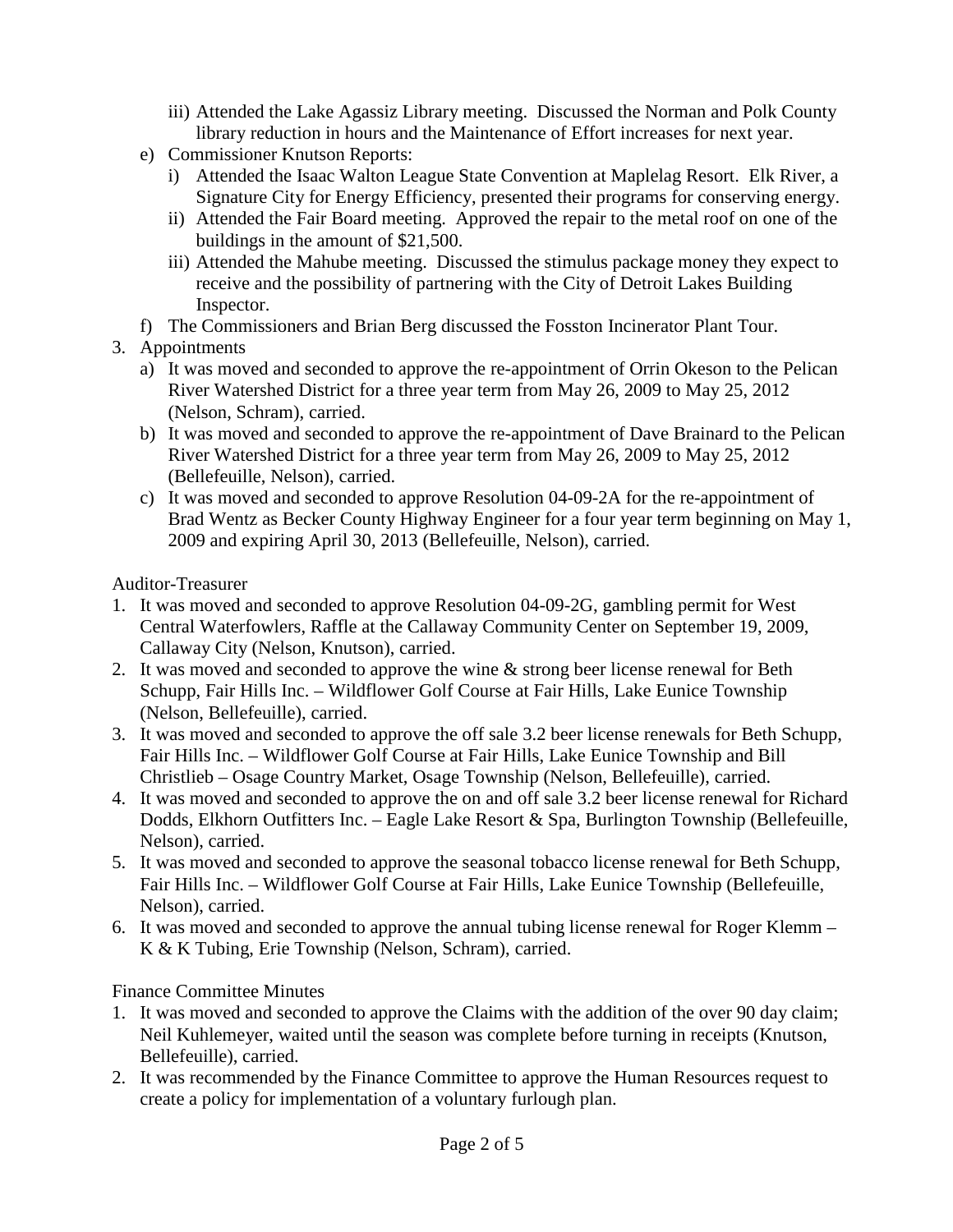- 3. It was recommended by the Finance Committee to approve the Parks and Recreation request to hire part-time seasonal tramway operators and an increase in the season pass and round trip fee for the operation of the tramway.
- 4. It was recommended by the Finance Committee to approve the Highway request to apply for a joint grant with the City of Detroit Lakes for a maintenance facility.
- 5. The Highway request for approval of the Beaver Control Quotes was added to the agenda and upon consensus from Commissioner Salminen and Commissioner Bellefeuille it was recommended by the Finance Committee to approve the Beaver Control Quotes.
- 6. It was moved and seconded to approve the Auditor-Treasurer's Cash Comparisons and Investment Summaries for February and March (Nelson, Bellefeuille), carried.

# Assessor

- 1 . It was moved and seconded to approve the abatements (1) Height of Land Township, PINS 15.0275.000 for \$256, 15.0274.000 for \$(32) and 15.0312.001 for \$212; (2) Erie Township, PIN 10.0411.000 for \$(28; (3) Sugar Bush Township PIN 32.0260.000 for \$274; (4) Detroit Lakes PINS 49.2519.103 for \$172, 49.9223.000 for \$1,102, 49.9224.000 for \$1,130, and 49.9225.000 for \$1,102; (5) Frazee PIN 50.0322.000 for \$290 (6) Cormorant Township PIN 06.8729.000 for \$98 for a combined total of \$4,576 (Nelson, Schram), carried.
- 2 . Steve Skoog reported that the Board Review process was half way completed.

# Highway

- 1. It was moved and seconded to approve Resolution 04-09-2E accepting quotes from Martin Berens and Roger Lundberg for Beaver Control and Dam Removal and authorizing the County Engineer to enter into the contracts for Beaver Control and Dam Removal as may be needed from time to time (Knutson, Bellefeuille), carried.
- 2. It was moved and seconded to approve Resolution 04-09-2B for an application for a joint transportation facility with the City of Detroit Lakes as a high priority project through Federal Reauthorization of the Transportation Bill and to equally divide the local cost share for the facility including the letter to Congressman Collin Peterson requesting his consideration and support for the joint request project (Bellefeuille, Nelson), carried.

# U.S. Fish & Wildlife

- 1. Don Kleven, Realty Specialist for the Fish and Wildlife Service, reported the acreage figures requested at the April 14<sup>th</sup> Board meeting. The total acres owned by the Fish and Wildlife Service in Becker County is 13,340 small wetland acres for public hunting. Their approved goal for acres is 19,220.
- 2. Don Kleven and Pat Eidenschink, one of the property owners, presented information on the certification of the option to purchase 86 acres in Detroit Township.
- 3. It was moved and seconded to approve certification of the purchase agreement for acquisition of 86 acres from Patrick and Shirlee Eidenschink, Norman and Marion Eidenschink, Paul and Kay Eidenschink and Kris and Michael Wilson in Detroit Township (Bellefeuille, Nelson), carried.

#### Parks & Recreation

1 . It was moved and seconded to approve the request to solicit funds for development of an Outdoor Recreation Plan with an estimated cost between \$40,000 and \$50,000 (Knutson, Bellefeuille), carried.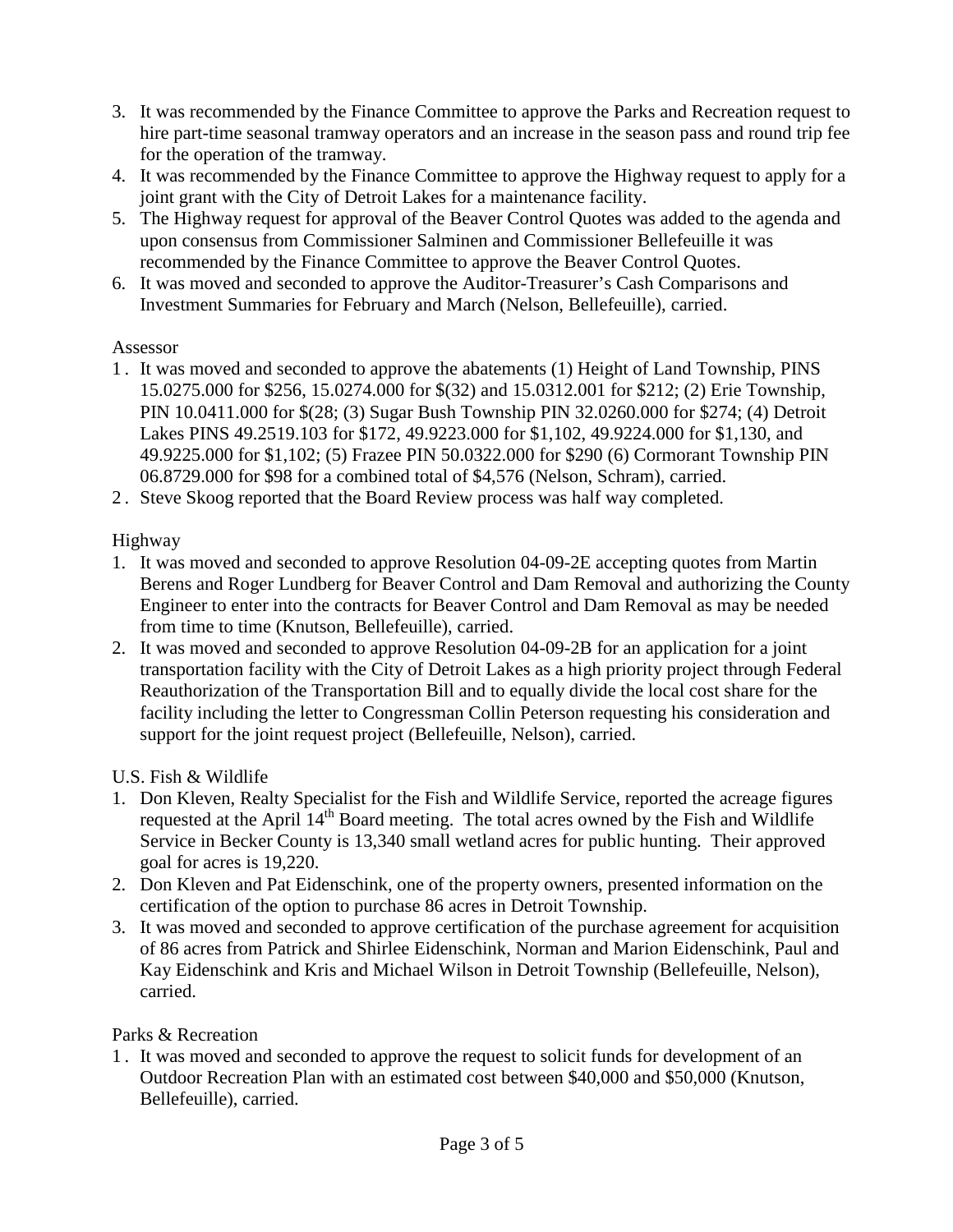- 2 . It was moved and seconded to approve Resolution 04-09-2F to hire two temporary part-time Tramway Operators due to seasonal work in the Parks Department (Schram, Knutson), carried.
- 3 . It was moved and seconded to approve the increase of the Tramway operation charges from \$50 to \$75 for a season pass and from \$5 to \$10 for a single trip fee (Bellefeuille, Schram), carried.

Minnesota Counties Insurance Trust Member Report

1. Gail Sater, Account Executive for the Minnesota Counties Insurance Trust, presented the 2009 Member Report including the activities of MCIT and their relationship with Becker County.

Human Services

- 2. It was moved and seconded to approve the deletion of the Transit Ridership Report from the agenda (Nelson, Knutson), carried.
- 3. It was moved and seconded to accept the Adult Services Report (Nelson, Bellefeuille), carried.
- 4. It was moved and seconded to accept the Children and Family Services Report (Nelson, Bellefeuille), carried.
- 5. It was moved and seconded to accept the Financial Support Report (Nelson, Schram), carried.
- 6. It was moved and seconded to approve the Human Services Claims (Schram, Knutson), carried.
- 7. It was moved and seconded to accept the Community Health Report (Schram, Knutson), carried.
- 8. It was moved and seconded to approve the Community Health Claims (Bellefeuille, Knutson), carried.
- 9. It was moved and seconded to approve the Transit Claims (Knutson, Bellefeuille), carried.

Planning and Zoning

- 1. Planning Commission Recommendations, April 21, 2009: First Order of Business: Hough Inc. It was moved and seconded to concur with Planning and Zoning to revise the existing Conditional Use Permit Doc Number 407839 to allow the expansion of an existing demolition site up to 18.88 acres located along the Minimum Maintenance Rd off of Co Hwy 22 in Lake Eunice Township based on the revised plan submitted to the Zoning Office and that the use would not be detrimental to the surrounding area with the following stipulations: 1) a vegetative buffer with transplanted red pines be placed along the northeast property line; 2) a truck route maintenance agreement be worked out with Lake Eunice Township to include dust control and a speed limit study; 3) Hough employees maintain litter control on the property and the employees are to pick up loose litter from neighboring properties as needed; 4) the house of operation for outside customers be limited to 7:00 am until 5:00 pm, this would not apply to Hough employees; and 5) financial assurance be worked out with the County (Schram, Knutson), carried.
- 2. Second Order of Business: David and Ella Brenneman. It was moved and seconded to concur with Planning and Zoning to approve an Amish Church Cemetery located at 15078 Co Hwy 39, Evergreen Township based on the fact that the use would not be detrimental to the surrounding area with the stipulation that the cemetery begin 600 feet north of the gravel road; the first burial plots begin 50 feet from the westerly property line, allowing for expansion toward the property line; and a natural vegetation growth with evergreen trees be planted along the property line for a buffer (Bellefeuille, Nelson), carried.
- 3. Third Order of Business: Harvest Free Will Baptist Church, George Lemelin. It was moved and seconded to concur with Planning and Zoning to approve conditional use permit to allow